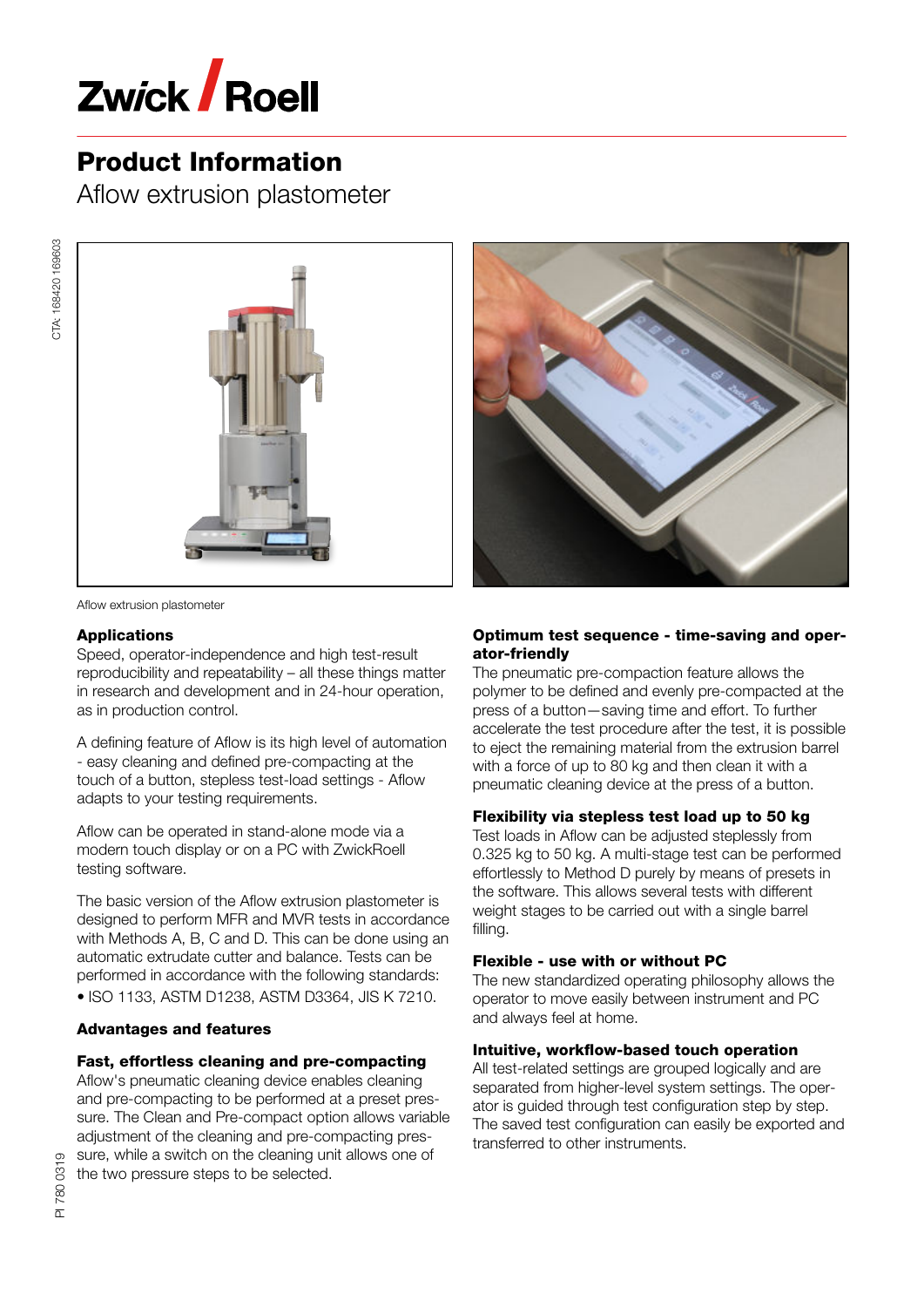

Aflow extrusion plastometer

# Rapid familiarization with user management, including stand-alone mode

Integrated user management allows the operator's input options to be reduced to a minimum. Users see only what is important to them, allowing them to focus on the task at hand right from the start.

## Live MVR

The MVR is shown "live" in graphic form in stand-alone mode and in the ZwickRoell testing software. This allows both melting process and behavior to be followed precisely during measurement.

### Managing multiple extrusion plastometers via one PC

With multi-instrument operation up to 6 extrusion plastometers can be controlled from one PC. Central operation and results saving from a single work station makes for efficiency and provides a quick overview of all tests currently in progress. For multi-instrument operation the required Ethernet interfaces must be available on the PC; otherwise Ethernet hubs must be used.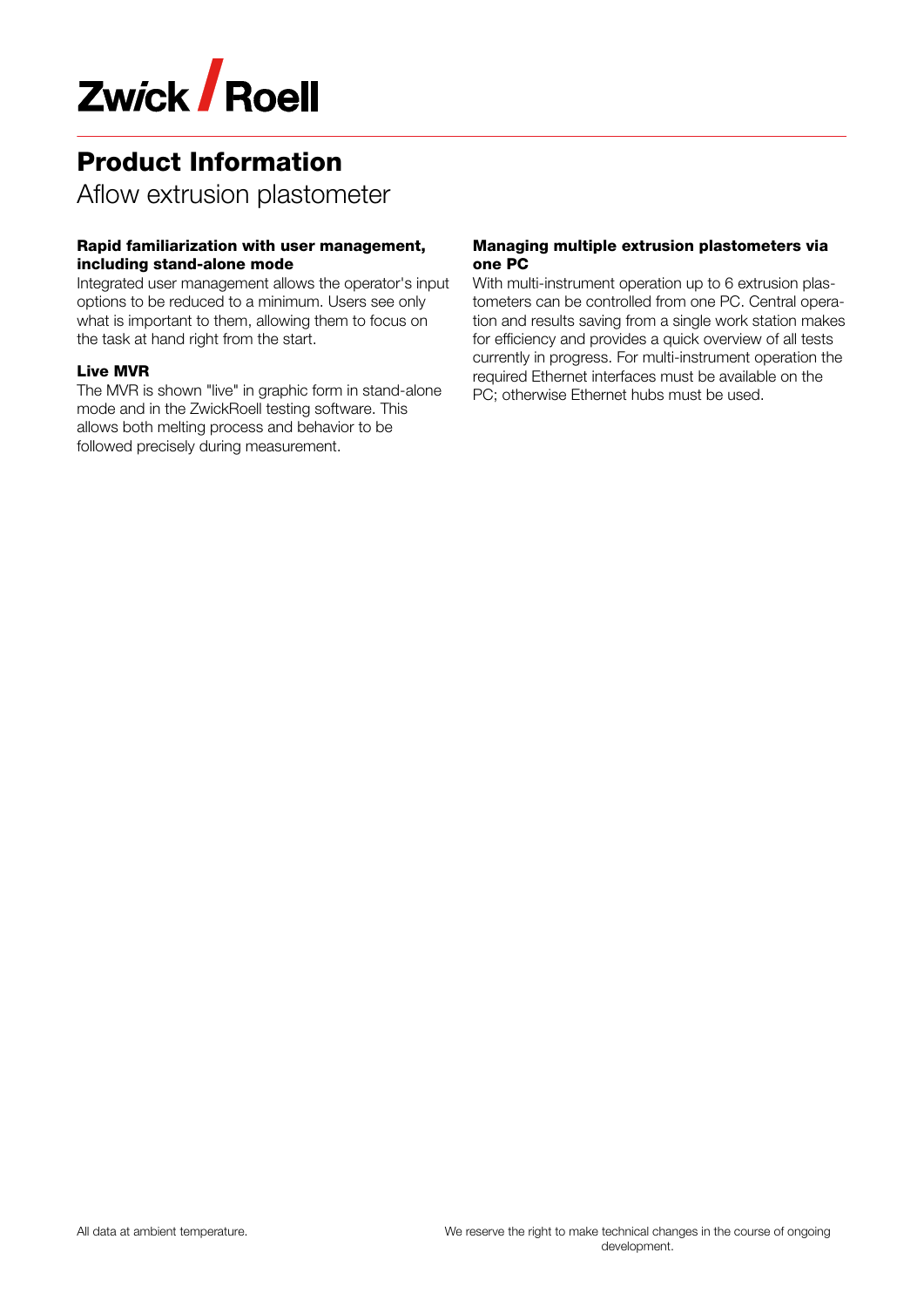

Aflow extrusion plastometer

# Technical data

#### Basic instruments Please note:

requires dry, oiled air

| <b>Type</b>                                                                                                   | Aflow extrusion plastom-<br>eter (230 V)                                                                                                                                                                                                                                                                                                                                                                                                                                                         | Aflow extrusion plastom-<br>eter (110 V)                                         |             |
|---------------------------------------------------------------------------------------------------------------|--------------------------------------------------------------------------------------------------------------------------------------------------------------------------------------------------------------------------------------------------------------------------------------------------------------------------------------------------------------------------------------------------------------------------------------------------------------------------------------------------|----------------------------------------------------------------------------------|-------------|
| Item No.                                                                                                      | 1043954                                                                                                                                                                                                                                                                                                                                                                                                                                                                                          | 1043955                                                                          |             |
| <b>Test load</b>                                                                                              | 0.325  50 (step by step or<br>stepless)                                                                                                                                                                                                                                                                                                                                                                                                                                                          | 0.325  50 (step by step or<br>stepless)                                          | kg          |
| Compressed air, oiled, dry                                                                                    | 510                                                                                                                                                                                                                                                                                                                                                                                                                                                                                              | 510                                                                              | bar         |
| Dimensions                                                                                                    |                                                                                                                                                                                                                                                                                                                                                                                                                                                                                                  |                                                                                  |             |
| Height                                                                                                        | 1021                                                                                                                                                                                                                                                                                                                                                                                                                                                                                             | 1021                                                                             | mm          |
| Width                                                                                                         | 580                                                                                                                                                                                                                                                                                                                                                                                                                                                                                              | 580                                                                              | mm          |
| Depth                                                                                                         | 625                                                                                                                                                                                                                                                                                                                                                                                                                                                                                              | 625                                                                              | mm          |
| Weight, approx.                                                                                               | 114                                                                                                                                                                                                                                                                                                                                                                                                                                                                                              | 114                                                                              | kg          |
| Test temperature                                                                                              | $+50+450$                                                                                                                                                                                                                                                                                                                                                                                                                                                                                        | $+50+450$                                                                        | $^{\circ}C$ |
| Display                                                                                                       | Capacitive touch display                                                                                                                                                                                                                                                                                                                                                                                                                                                                         | Capacitive touch display                                                         |             |
| Resolution of the temperature display                                                                         | < 0.001                                                                                                                                                                                                                                                                                                                                                                                                                                                                                          | < 0.001                                                                          | Κ           |
| Number of savable parameter sets                                                                              | >100                                                                                                                                                                                                                                                                                                                                                                                                                                                                                             | >100                                                                             |             |
| Interfaces                                                                                                    | <b>Ethernet port</b> to connect a PC<br>$\bullet$<br>2 x USB port to connect a printer or USB stick<br>RS-232 port for raw data export, data output: serial num-<br>ber, specimen number, number of extrudates, density (user<br>specifications) density at test temperature, overall weight of<br>the extrudates, MFR average value, MVR average value,<br>MFR and MVR individual values<br>RS-232 port for connecting the analytical scale (from the<br>$\bullet$<br>ZwickRoell product range) |                                                                                  |             |
| Temperature accuracy in the range of<br>0  75 mm above the die in the temper-<br>ature range of 50 °C  450 °C | < 0.3 <sup>1</sup>                                                                                                                                                                                                                                                                                                                                                                                                                                                                               | < 0.3 <sup>1</sup>                                                               | Κ           |
| Time measurement:                                                                                             |                                                                                                                                                                                                                                                                                                                                                                                                                                                                                                  |                                                                                  |             |
| Error limit (Method A)                                                                                        | ±0.02 (with automated extru-<br>date cutter)                                                                                                                                                                                                                                                                                                                                                                                                                                                     | ±0.02 (with automated extru-<br>date cutter)                                     | S           |
| Error limit (Method B)                                                                                        | ± 0.01                                                                                                                                                                                                                                                                                                                                                                                                                                                                                           | ± 0.01                                                                           | $\mathbf S$ |
| Displacement measurement                                                                                      |                                                                                                                                                                                                                                                                                                                                                                                                                                                                                                  |                                                                                  |             |
| Error limit (Method B)<br>Resolution                                                                          | $\pm 0.02$ mm (ISO 1133) /<br>$\pm 0.4\%$ of 6.25 mm<br>(ASTM D1238)<br>< 0.0005                                                                                                                                                                                                                                                                                                                                                                                                                 | $\pm 0.02$ mm (ISO 1133) /<br>$\pm 0.4\%$ of 6.25 mm<br>(ASTM D1238)<br>< 0.0005 | mm          |
| Piston speed, max.                                                                                            | $2000^{2}$                                                                                                                                                                                                                                                                                                                                                                                                                                                                                       | $2000^{2}$                                                                       | mm/min      |
| Multi-instrument operation on one PC:                                                                         |                                                                                                                                                                                                                                                                                                                                                                                                                                                                                                  |                                                                                  |             |
| Available main memory, min.                                                                                   | 1.54                                                                                                                                                                                                                                                                                                                                                                                                                                                                                             | 1.54                                                                             | <b>GB</b>   |
| Clock frequency                                                                                               | 3                                                                                                                                                                                                                                                                                                                                                                                                                                                                                                | $\ensuremath{\mathsf{3}}$                                                        | GHz         |
| Connectible Aflow extrusion plastome-<br>ter per PC                                                           | 6                                                                                                                                                                                                                                                                                                                                                                                                                                                                                                | 6                                                                                |             |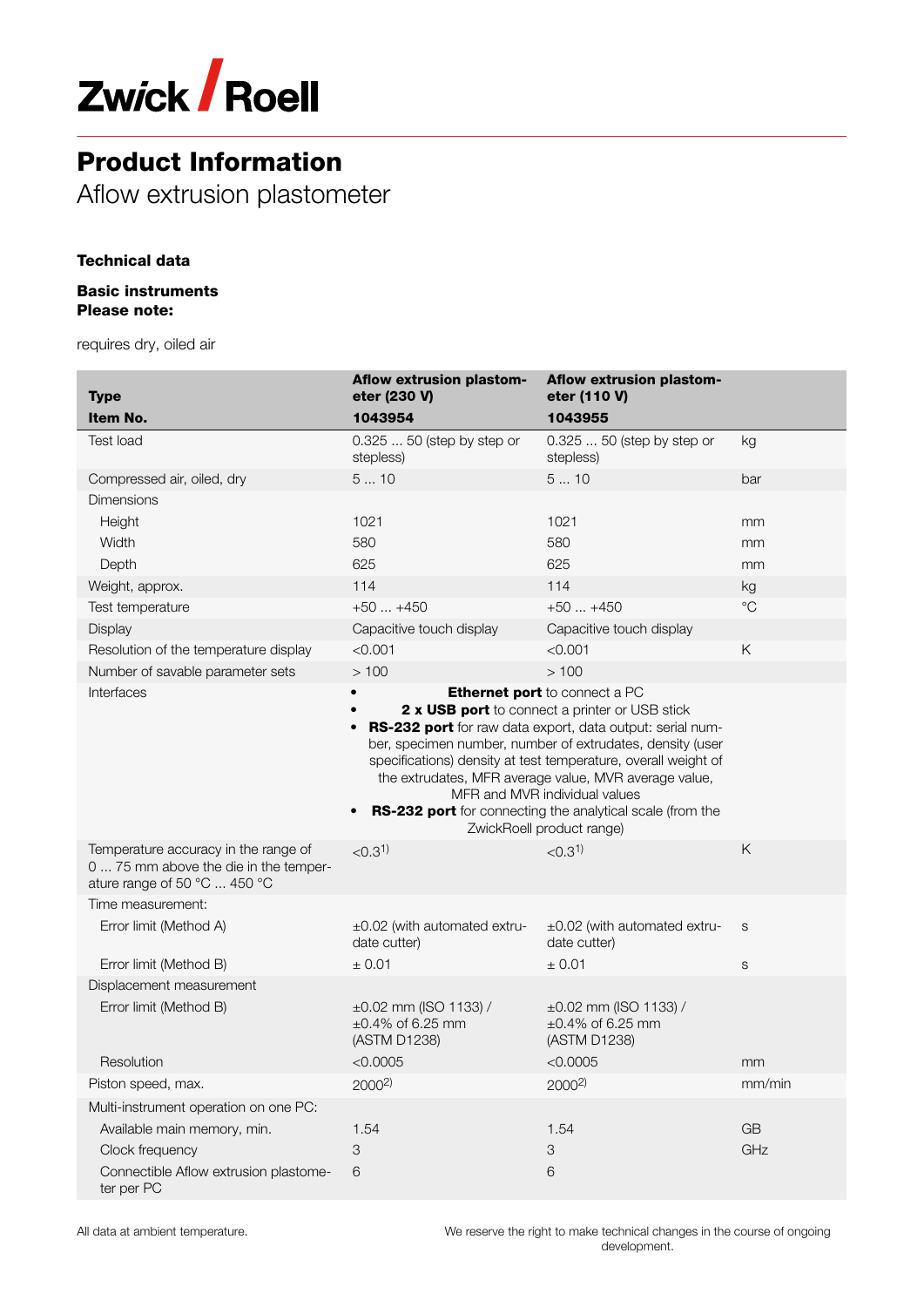

Aflow extrusion plastometer

| <b>Type</b>                            | Aflow extrusion plastom-<br>eter (230 V)                                                                                                                                                                    | <b>Aflow extrusion plastom-</b><br>eter (110 V) |            |
|----------------------------------------|-------------------------------------------------------------------------------------------------------------------------------------------------------------------------------------------------------------|-------------------------------------------------|------------|
| Item No.                               | 1043954                                                                                                                                                                                                     | 1043955                                         |            |
| Scope of delivery                      | Ethernet cable<br>$\bullet$<br>Cleaning accessories (cleaning piston, cleaning brush,<br>$\bullet$<br>cleaning pads (500 pieces)) for barrel<br>Test granulate and filling chute for granulate<br>$\bullet$ |                                                 |            |
| <b>Power input specifications</b>      |                                                                                                                                                                                                             |                                                 |            |
| Power supply                           | 220 to 240 V, 1L/PE/N                                                                                                                                                                                       | 100 to 127 V, 1L/PE/N                           |            |
| Power consumption (full load), approx. | 0.6                                                                                                                                                                                                         | 0.6                                             | <b>kVA</b> |
| Power frequency                        | 50/60                                                                                                                                                                                                       | 50/60                                           | Hz         |

1) Spatial and temporal, to ISO 1133-2

2) To ensure proper force control, the piston speed cannot exceed 75% of this value

## Accessories required

### Extrusion barrel (1 x required)

An extrusion barrel must be chosen to suit the materials to be tested. Different plastics containing fluoride, such as PTFE and PFA, release hydrofluoric acid, which corrodes the material of the extrusion barrel. For these types of plastics, extrusion barrels made from a special type of steel alloy are used.

| <b>Test material</b>                                           | <b>Diameter, inner</b><br>[mm] | Hole         | <b>Properties</b>                  | Item No. |
|----------------------------------------------------------------|--------------------------------|--------------|------------------------------------|----------|
| Plastic, not containing<br>fluorine                            | 9.55                           | Finely honed | Wear-resistant                     | 050888   |
| Plastic, containing fluo-<br>rine / not containing<br>fluorine | 9.55                           | Finely honed | Acid-resistant, wear-<br>resistant | 1069372  |

## Piston (1 x required)

At least one piston must be selected, in accordance with the materials to be tested. Various plastics (e.g. PTFE and PFA) which contain fluorine release hydrofluoric acid, which attacks the extrusion barrel material. For these plastics pistons made of a special steel alloy are used. These pistons have only limited suitability for filled plastics. For these the wear-resistant version is recommended. For tests to ISO 1133-1997, a piston with non-rounded edges (sharpedged) is required.

| <b>Test material</b>                  | <b>Standard</b> | <b>Properties</b>           | Item No. |
|---------------------------------------|-----------------|-----------------------------|----------|
| Plastic, fluorine-free                | <b>ISO 1133</b> | Wear-resistant              | 032298   |
| Plastic, containing fluorine          | <b>ISO 1133</b> | Acid-resistant              | 032299   |
| Plastic, not containing fluo-<br>rine | ISO 1133-1997   | Sharp edged, wear-resistant | 032300   |
| Plastic, not containing fluo-<br>rine | ASTM D1238      | Wear-resistant              | 1015333  |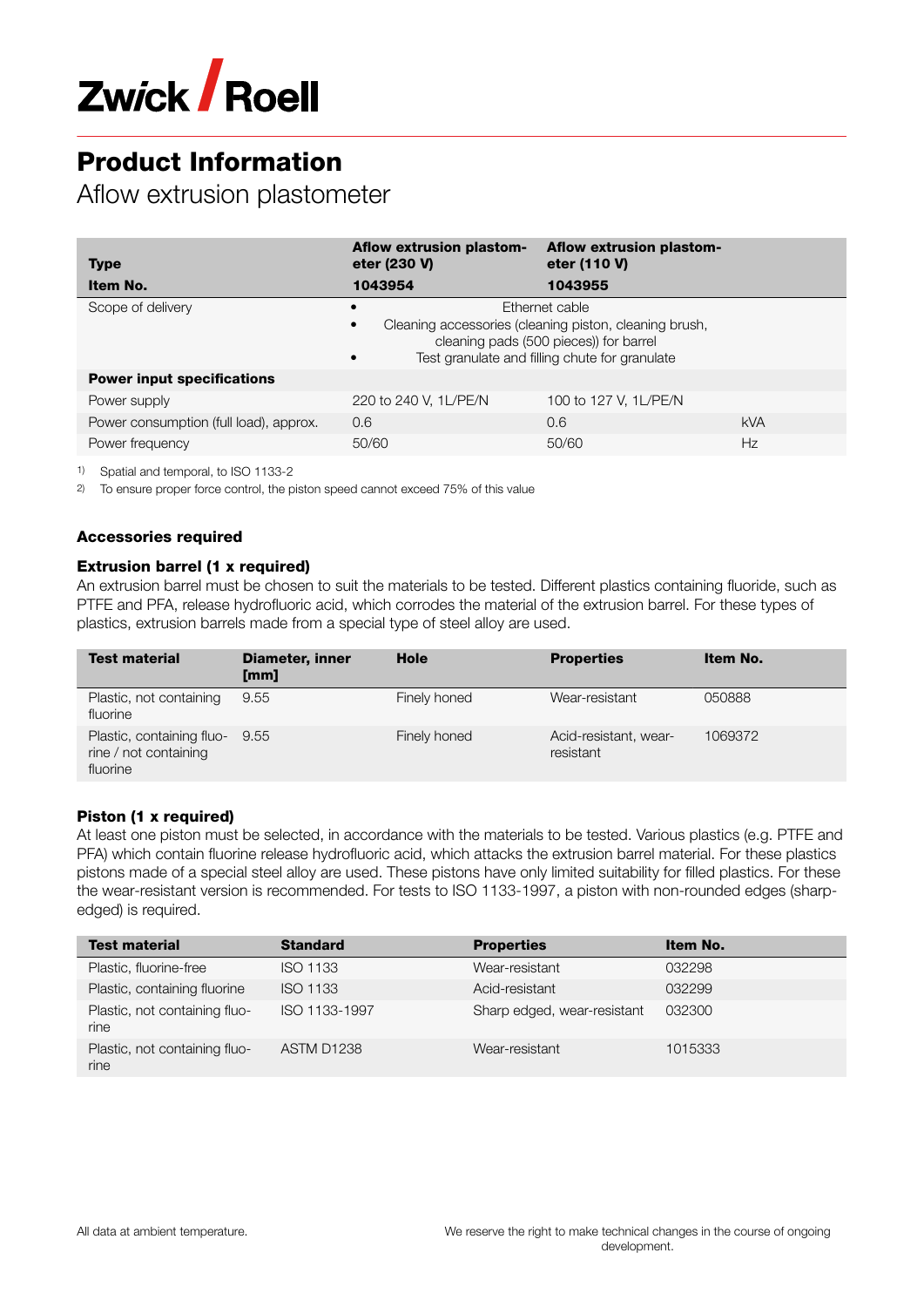

Aflow extrusion plastometer

# Dies (scope of supply 2 pieces, 1 x required)

At least one die pair must be selected. It should suit the materials to be tested. Scope of delivery: 2 pieces + cleaning rod.

| Item No.             | 312342                                                           | 325554                                                           | 001351                                                           | 092326                            |    |
|----------------------|------------------------------------------------------------------|------------------------------------------------------------------|------------------------------------------------------------------|-----------------------------------|----|
| Material             | Sintered mate-<br>rial                                           | Sintered mate-<br>rial                                           | Sintered mate-<br>rial                                           | Sintered mate-<br>rial            |    |
| <b>Test material</b> | Plastic, con-<br>taining fluorine,<br>not containing<br>fluorine | Plastic, con-<br>taining fluorine,<br>not containing<br>fluorine | Plastic, con-<br>taining fluorine,<br>not containing<br>fluorine | <b>PVC</b>                        |    |
| Standard             | ISO 1133 and<br>ASTM D1238                                       | ISO 1133 and<br>ASTM D1238<br>Method C                           | BS 2782-7,<br>Method<br>720A-1997                                | ASTM D3364                        |    |
| <b>Dimensions</b>    |                                                                  |                                                                  |                                                                  |                                   |    |
| Length               | 8                                                                | $\overline{4}$                                                   | 8                                                                | 25.4                              | mm |
| Diameter, inner      | 2.095                                                            | 1.05                                                             | 1.18                                                             | 2.095                             | mm |
| Properties           | Wear-resistant,<br>acid-resistant                                | Wear-resistant,<br>acid-resistant                                | Wear-resistant,<br>acid-resistant                                | Wear-resistant,<br>acid-resistant |    |

### Optional accessories

### Extrudate cutters **Description Item number** is a state of the control of the control of the control of the control of the control of the control of the control of the control of the control of the control of the control of the control of th

#### Extrudate cutters

The automatic extrudate cutter is used for precision cutting of the extrudate.

Extrudate cutter, automatic activation, automatic control via time intervals or manual at the touch of a button, includes replacement blades (4 pieces) 032301

#### Die plug

When using the die plug, you must use the extrudate cutter in order to eject the die plug automatically when the test begins. The die plug prevents premature flow of the material when testing plastics with high flow rates (> 10  $cm<sup>3</sup>/10$  min. at a load of 0.325 kg).

| <b>Description</b>                                                                         | Item number |
|--------------------------------------------------------------------------------------------|-------------|
| Die plug for testing plastics with high flow rate, including ceramic stopper <sup>1)</sup> | 032302      |
| Required: 1x extrudate cutter                                                              |             |

#### Separating pane

| <b>Description</b>                                                                   | Item number |
|--------------------------------------------------------------------------------------|-------------|
| Separating pane for automatic extrudate cutter, for collecting individual extrudates | 032303      |